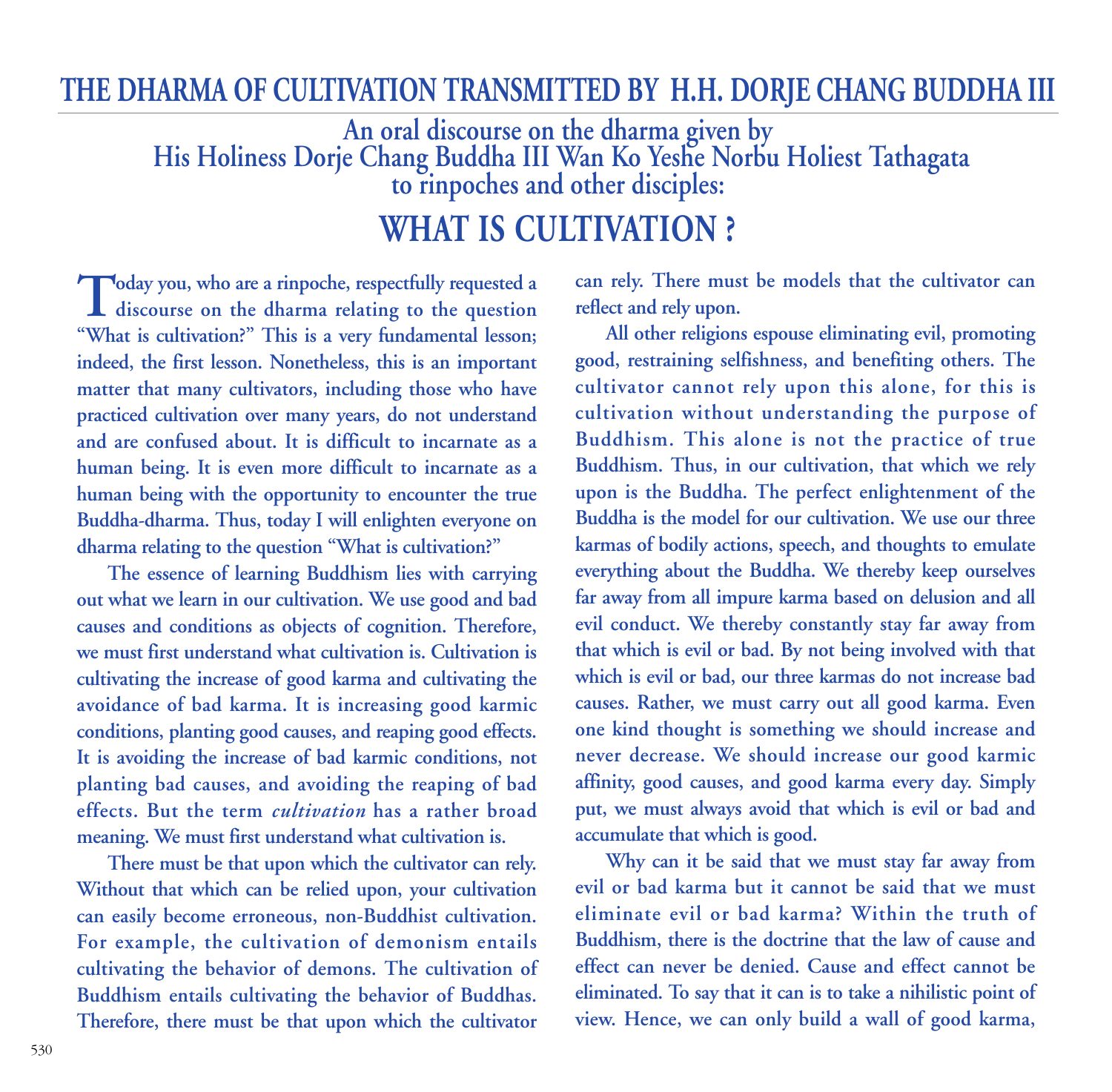**which is like building a retaining wall. This wall of good karma has the effect of blocking us from our evil karma.** 

**Thus, only through learning from the Buddha, cultivating the conduct of the Buddha, and ultimately becoming a Buddha can we thoroughly liberate ourselves from the karma (cause and effect) that binds us to the cycle of reincarnation. Cause and effect still exists when one becomes a Buddha. However, cause and effect can not affect a Buddha. For example, the Buddha saw mountains of swords and seas of fire in the hell realm. The mountains of swords and seas of fire continued to exist as extremely painful means by which living beings undergo karmic retribution. When the Buddha suddenly jumped into the mountains of swords and seas of fire in order to undergo suffering on behalf of other living beings, the mountains and seas immediately transformed into a lotus pond of nectar. They transformed into a wonderful state. With respect to a Buddha, all bad or evil karmic conditions turn into the manifestation of good karma. Not only is there no suffering, there is instead a manifestation of great happiness.**

**Cultivation is to leave the cycle of reincarnation, liberate yourself from all suffering, become a holy being, and persevere until you become a Buddha. To leave the cycle of reincarnation, we must establish a mind of renunciation (a mind determined to leave the cycle of reincarnation), a mind of firm belief, a mind with immovable vows, a mind of diligence, and mahayana bodhicitta. All real states emanating from these minds rely upon and are based upon right view. Without right view, all states of mind will be inverted and confused. In other words, you will not experience any beneficial effects from cultivation that lacks right view.** 

**For example, if you want to practice bodhicitta first, you will not be successful. It will result in an empty and illusory bodhicitta, a deluded and false state of mind. That**

**is because bodhicitta must be based upon a mind of renunciation. That is, you must have a mind that is truly determined to attain liberation, to attain accomplishment in the dharma, and leave all of the sufferings of reincarnation. You must deeply understand that the cycle of reincarnation is indescribably painful. Not only are you yourself suffering, but all living beings in the six realms of reincarnation, each of whom we regard as our father or mother, are likewise suffering in the painful state of impermanence. Only if you want to extricate yourself from suffering do you truly cultivate yourself. Only then do you engage in Bodhisattva conduct that benefits yourself and others. Only then can bodhicitta arise.** 

**However, it would be a mistake if you begin by cultivating a mind of renunciation. That would not accord with the proper order of cultivation. That would result in a non-substantive, theoretical type of desire to leave reincarnation and a self-deluded and self-confused state of mind. In such case, you would not be able to establish the true state of mind that is determined to leave the cycle of reincarnation.** 

**Thus, if you want to have this true state of mind that is determined to leave the cycle of reincarnation, you must first understand impermanence. The second step is to have a mind of firm belief. You must firmly believe in the sufferings of reincarnation, which has as its source impermanence. Only with such a mind of firm belief will you fear the sufferings caused by impermanence and successfully attain a state of mind that truly fears impermanence. Having attained a state of mind that truly fears impermanence, your state of mind that is determined to leave the cycle of reincarnation will grow stronger day by day. Naturally, your state of mind that is determined to leave the cycle of reincarnation will enter a real state that truly fears impermanence. If living beings do not understand that all conditional dharmas in the universe are**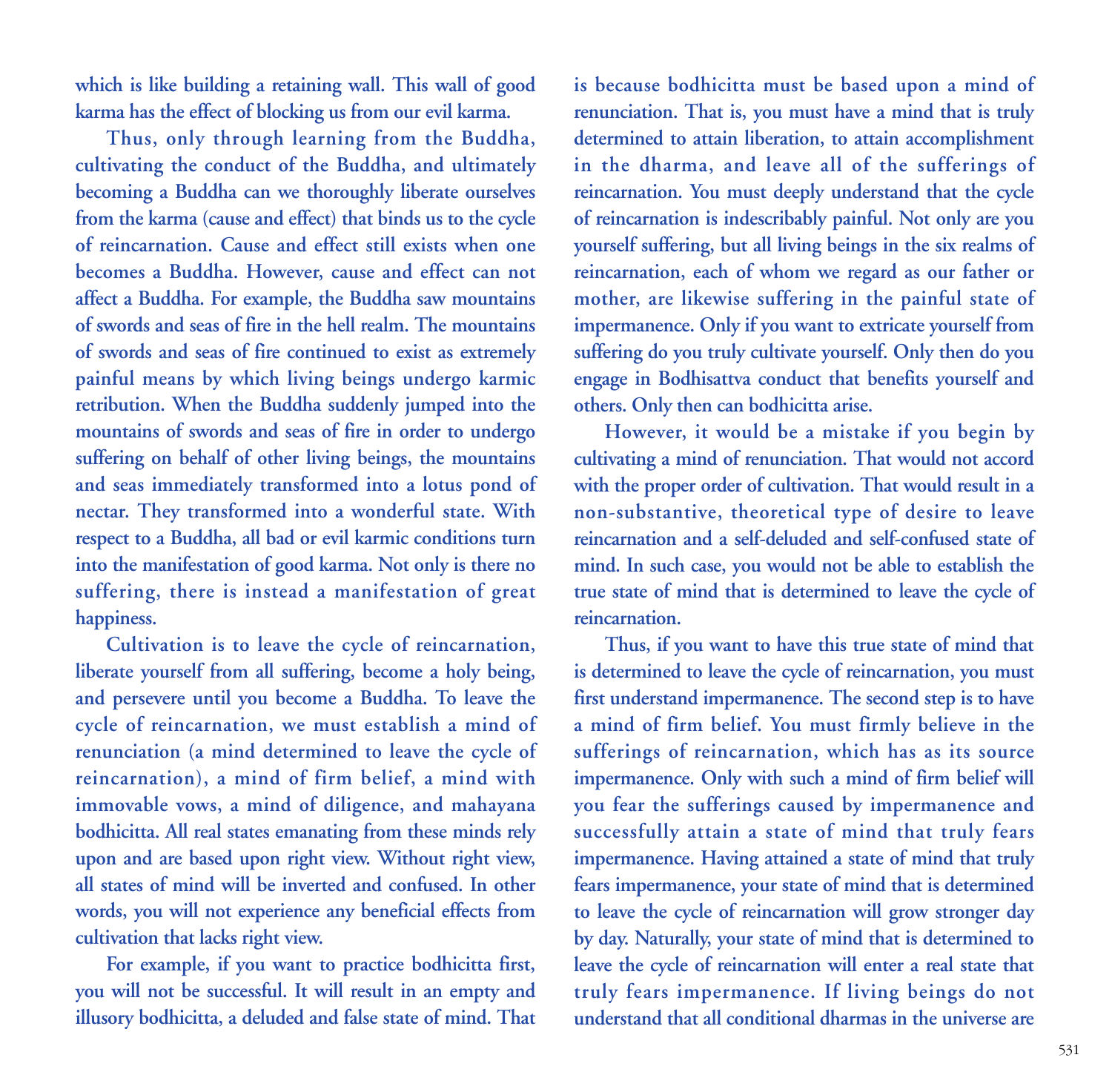**impermanent, if they do not understand the sufferings connected with reincarnation and impermanence, then they cannot establish a firm mind that gives rise to thoughts of leaving the cycle of reincarnation. If you have never thought about leaving the cycle of reincarnation, you will not cultivate at all, and you will not want to learn Buddhism. Those who do not learn Buddhism have no desire to leave the cycle of reincarnation. How could one who does not learn Buddhism have a mind determined to leave the cycle of reincarnation? Thus, you cannot first cultivate a mind determined to leave the cycle of reincarnation. As for the first step, you will not enter Buddhism without having a mind of impermanence. (Truly giving rise to feelings of fear of impermanence and truly giving rise to a state that fears impermanence.) Even if you become Buddhist, you will not be able to attain a deep level of correct cultivation.**

**To understand what cultivation is, you must understand the eight fundamental right views relating to learning Buddhism and cultivation.** 

**The first one is a mind of impermanence. The second is a mind with firm belief. The third is a mind of renunciation (a mind determined to leave the cycle of reincarnation). The fourth is a mind with true vows. The fifth is a mind of diligence. The sixth is the precepts. The seventh is dhyana and samadhi. The eighth is bodhicitta. Recognizing these eight dharmas and carrying them out with right views is correct practice of Buddha-dharma. These eight fundamental right views, which are indispensable for cultivators, must not be taken out of order. All the fruits resulting from a mind of impermanence are causes of cultivation. All of the fruits resulting from a mind with firm belief are causes of steadfastness that does not change. All of the fruits resulting from a mind of renunciation are causes of liberation. All of the fruits resulting from a mind with true**

**vows are causes of action. All of the fruits resulting from a mind of diligence are causes of persistent advancement. All of the fruits resulting from the precepts are causes of correct direction of cultivation. All of the fruits resulting from dhyana and samadhi are causes of wisdom. All of the fruits resulting from bodhicitta are causes leading to becoming a Bodhisattva.** 

**These eight fundamental right views are the foundation of cultivation, liberation, and accomplishment in the dharma. If the root is not right, cultivation will not be established. Therefore, cultivation cannot be disorderly. Thus, practicing the eight fundamentals of cultivation must be guided by right views. That is, guided by right understanding and right view, you correctly develop your cultivation by going through these eight fundamentals in their proper order. That is cultivation. In your cultivation, you must constantly put into practice bodhicitta. That is because bodhicitta is the foundation for becoming a Bodhisattva.**

**According to the Buddha's exposition of the dharma, the true meaning of bodhicitta is that it is the cause that will inevitably lead to becoming a Bodhisattva. Whoever walks the path of bodhi will ultimately reap the fruit of bodhi. The broad meaning of bodhicitta includes all of the mahayana dharma having to do with saving living beings out of great compassion and the causes leading to attaining the stages of enlightenment of a Bodhisattva.** 

**However, because of the insufficient good fortune of living beings, some of the originally complete meaning of the Buddha-dharma has been lost as it was handed down from generation to generation. Especially in this current Dharma-Ending Age in which the karma of living beings in the three spheres (worlds) of the universe is like a sea of surging waves, it is as difficult for living beings to encounter the true Buddha-dharma as it is for a blind turtle swimming in the ocean to stick its neck through a**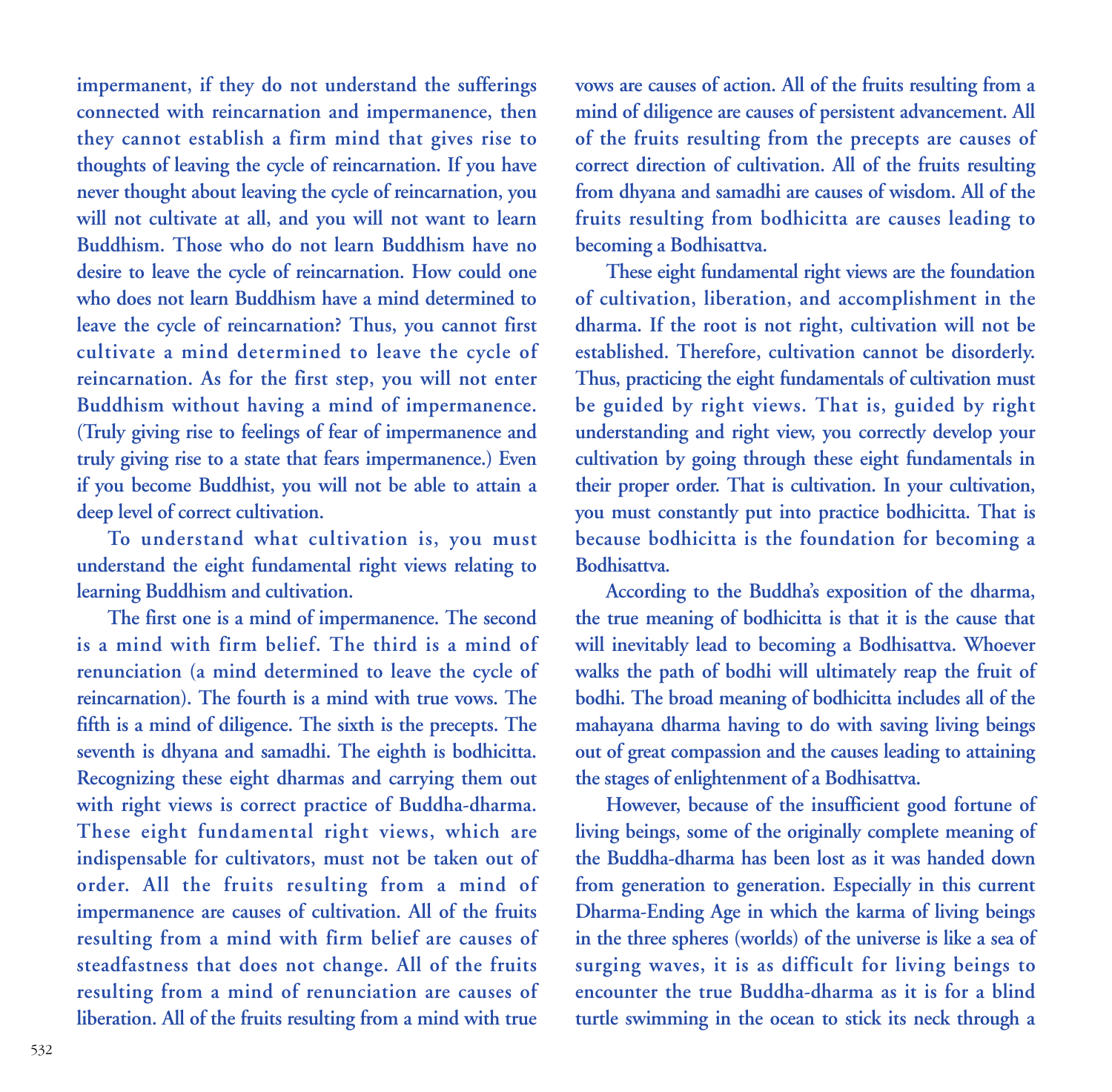**tiny knothole in a floating and bobbing board. Thus, it is now extremely difficult to obtain the perfect Buddhadharma. As a result, the meaning of bodhi has shrunk. It has gradually shrunk from its broad meaning to the narrow meaning of bodhicitta dharma.** 

**There are two types of bodhicitta. There is bodhicitta in the holy sense and bodhicitta in the worldly sense. Bodhicitta in the worldly sense can be roughly divided into "vow bodhicitta" and "action bodhicitta." The practice of vow and action bodhicitta includes a myriad of dharma methods, such as those relating to sentient beings, non-sentient things, the four great elements, one's own six elements, as well as breathing, the ear base, the eye base and other bases, inner and outer mandalas, and ritualistic chanting. Whether it is bodhicitta in the worldly sense or the holy sense, if you are guided by the two sets of seven branches of bodhicitta, that is the highest, most excellent, and most complete form of bodhicitta.** 

**Each living being in the six realms of reincarnation within the three spheres of existence has the right to cultivate bodhicitta. However, most living beings do not have the karmic affinity. Thus, they practice a fragmented and shrunken version of bodhicitta dharma. As a result, they frequently harbor the misconceptions that only those with an enlightened mind can practice bodhicitta or bodhicitta is the dharmakaya state of enlightenment. Of course, we do not deny these are existing parts of bodhicitta. However, these conceptions omit the practice of bodhicitta dharma by those living beings who do not have an enlightened mind. More importantly, bodhicitta is not dependant upon an enlightened mind or an unenlightened mind. Bodhicitta is the power of vows made out of great compassion by those living beings who learn Buddhism in any of the six realms of reincarnation within the three spheres of the universe as well as the power of vows made out of great compassion by all holy beings in the dharma**

**realm. Bodhicitta is actual conduct based upon great compassion that aids living beings in becoming Buddhas or Bodhisattvas. It is the mind of love in the holy sense that the enlightened and the unenlightened or the holy and the ordinary both have.** 

**With respect to bodhicitta, those who are enlightened use their enlightened state of virtue and realization, correct practices, and propagation of the true dharma to teach and enlighten living beings so that those living beings will become Buddhas. With respect to bodhicitta, those who are not yet enlightened vow out of great compassion that living beings and themselves shall together attain accomplishment in the dharma and liberation. They help other people enter the path of the true dharma of the Buddha, vowing that they will become Bodhisattvas and Buddhas. To such persons, bodhicitta dharma is the virtue of aiding others to become accomplished in the dharma. Because they benefit others, they receive merit. They thereby increase the causes leading to their becoming Bodhisattvas.** 

**The manifestation of bodhicitta is expressed through actual practice involving the three karmas, which practice reflects great compassion. Any true cultivator, no matter whether he or she is ordinary or holy, has the right to arouse bodhicitta and should arouse bodhicitta. That is because bodhicitta is not an enlightened mind possessed only by holy people. Rather, it is conduct based upon great compassion. It is the planting of causes based upon a vow that oneself and others become enlightened. Bodhicitta does not only include the ten good characteristics, the four limitless states of mind (the four immeasurables), the six paramitas (perfections), and the four all-embracing Bodhisattva virtues (four methods that Bodhisattvas employ to approach and save living beings). Rather, it includes the entire** *Tripitaka***, the esoteric scriptures, and all dharma transmitted orally, through the ears, or**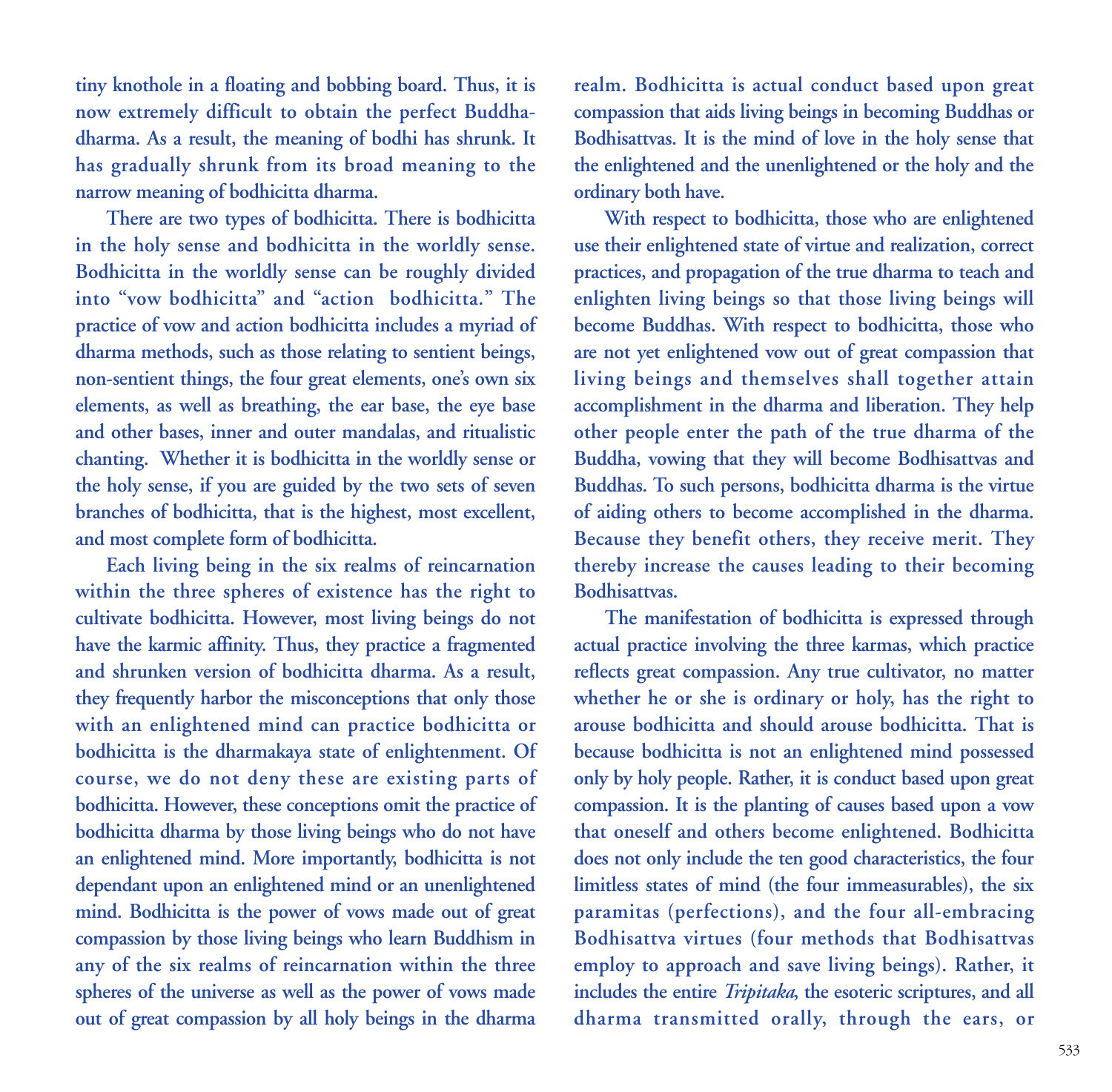**telepathically that engenders conduct that is greatly compassionate, is in accord with the dharma, and benefits and saves living beings.** 

**Thus, the bodhicitta is ultimate truth in a broad sense. With respect to the Buddha, bodhicitta is the three bodies, the perfect wisdom of Buddha that is summarized in four truths, and the mind of anuttara-samyak-sambodhi. With respect to a Bodhisattva, bodhicitta is propagating the dharma and benefiting and saving living beings out of great compassion. With respect to an enlightened being, bodhicitta is not being attached to the characteristics or distinctive features of things and not engaging in intellectual frivolity or conceptual elaborations. This is his or her original nature. The true emptiness of original nature is wonderful existence. It is the ultimate truth of all conditional dharmas. This truth neither arises nor ceases. With respect to an ordinary person, bodhicitta is compassionately helping other people and vowing that they learn Buddhism and attain liberation.**

**You must first have the perspective of impermanence before you can arouse bodhicitta. You must understand the impermanence and suffering relating to yourself and other living beings revolving in the cycle of reincarnation and thereby generate a perspective of awareness, a mind of impermanence. You will then vow to leave the cycle of reincarnation. As a result, you will then establish a mind that is determined to leave the cycle of reincarnation. You will say, "I resolve to leave." You also want all living beings in the six realms, who are like your father or mother, to leave. You understand that the cycle of reincarnation is like a bitter sea, is difficult to endure, and is extremely painful. Because of this resolute perspective, you will generate a strong and pressing fear. You will constantly seek to be liberated at this very moment. But you understand that only by having the conduct of a Bodhisattva can you quickly attain liberation from the cycle of reincarnation.**

**You thus vow to become a Bodhisattva. You seek to quickly enlighten yourself and others. Naturally, you then generate a mind of great compassion. As a result, the seeds of enlightenment are disseminated. The arousal of bodhicitta is based upon a mind of great compassion. Thus the Buddha said, "The water of great compassion irrigates the seeds of bodhi. As a result, the bodhi trees will have lush foliage and the fruits will be plentiful." Hence, bodhicitta will naturally be established. Bodhicitta is the cause leading to becoming a mahayana Bodhisattva. You will attain pure and correct views and understanding of cultivation. Based upon these right views, you should deeply enter the emptiness bhuta-tathata (true suchness) and the practice of the state of emptiness. At this time, you transform worldy bodhicitta into a state in which you realize that "the three entities are inherently empty." That is you transform everything in existence into bodhicitta in a holy sense. With bodhicitta, you cultivate the conduct of bodhi and enter the stage of a Bodhisattva.**

**Cultivation of bodhicitta requires implementation. Cultivation of bodhicitta is not a matter of just ritualistic chanting, making empty vows, or engaging in visualization. In the cultivation of bodhicitta, the most important aspect is deeply pondering the following concerning yourself: "My body is impermanent, is changing every nanosecond, and is moving toward decline, old age, and death. I compare why my face has aged over a ten-year period, over a forty-year period, or over a seventy-year period. The degree of agedness of my skin has changed. I will soon enter old age, sickness, and death and continue revolving in the cycle of reincarnation where I will experience suffering. I also contemplate that joyfully innocent, newborn, fresh, and lively look I had when I was a small child. I contemplate how I no longer have that childlike appearance. My face and skin have aged. My energy has declined. I often fall ill. That quality of youth is gone. The power of impermanence**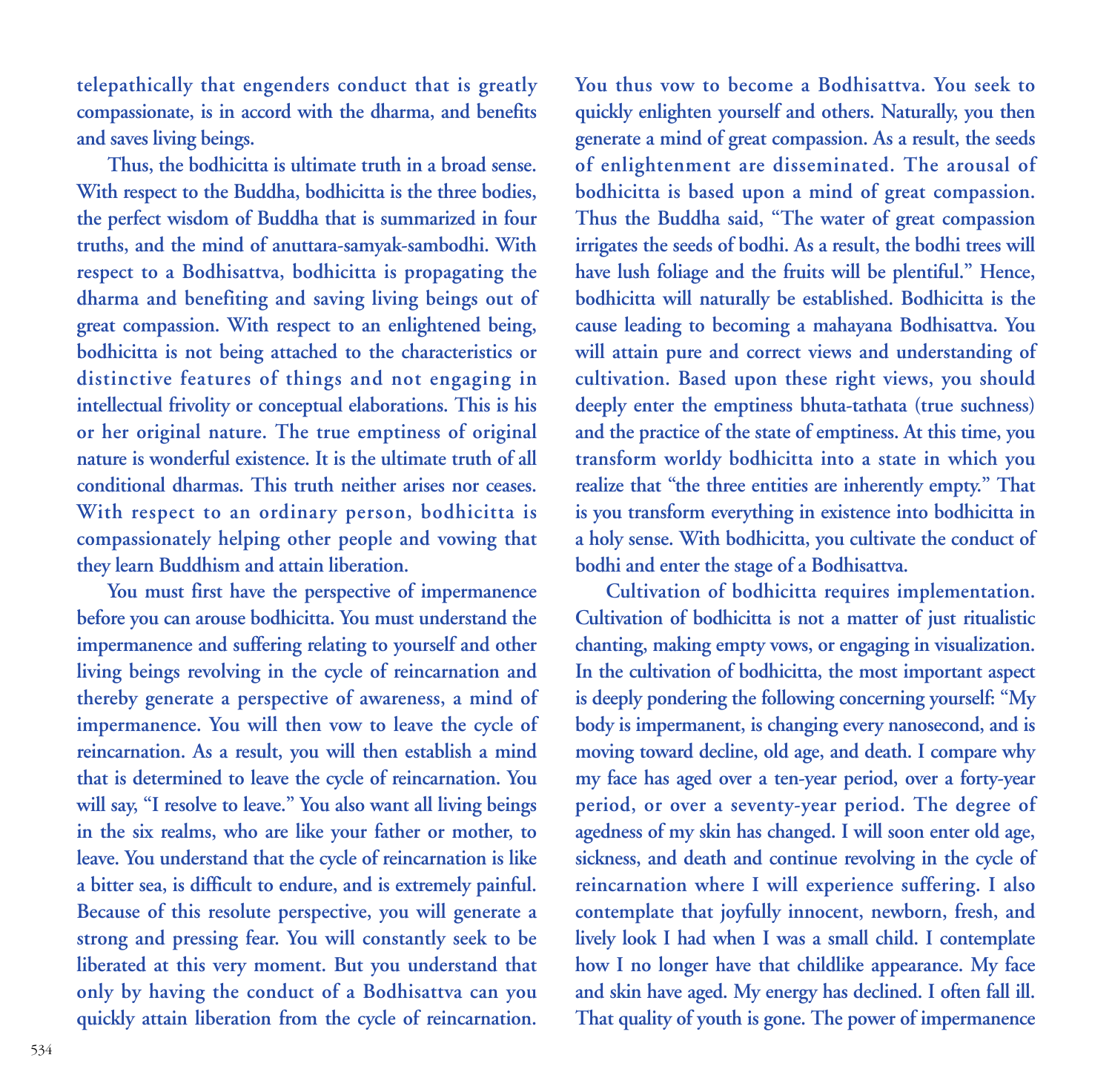**will end my life. My relatives and old friends will all die one after another. Like a dream, it will soon be all over. My mind generates great fear. With a resolute mind, I act in accord with the precepts, practice in accord with the dharma, and enter bodhicitta by practicing the two sets of seven branch bodhicitta dharma: the Dharma of Great Compassion for All Living Beings as My Mother Bodhicitta and the Dharma of Bodhisattva Correspondence Bodhicitta."** 

**When practicing the Great Compassion for My Mother Bodhicitta, you arouse great compassion and cultivate the following: understanding who my mother is, bearing in mind kindness, repaying kindness, lovingkindness, compassion, renouncing greed, and eliminating attachment. When practicing this cultivation, everyone should carry out the following for themselves:** 

**Understanding who my mother is: I deeply understand that all living beings in the six realms of reincarnation within the three spheres of the universe have been since beginning-less time my fathers and mothers in the revolving cycle of reincarnation.** 

**Bearing in mind kindness: I should deeply bear in mind that all of my parents (i.e. all living beings) that now exist in the cycle of reincarnation have since beginning-less time given birth to me, reared me, loved me, and became tired and ill for me. Their kindness to me is as heavy as a mountain. I should bear in mind their kindness. I will then regard the sufferings of my parents (i.e. all living beings) as my own suffering.** 

**Repaying kindness: I understand that my parents (i.e. all living beings) have offered me everything. They are now revolving and wandering in the six realms of reincarnation experiencing endless suffering. I resolve to take action to enlighten myself and others, to save and liberate my parents (i.e. all living beings) in order to repay their kindness to me.** 

**Loving-kindness: At all times, through the actions of my three karmas, I am loving and kind toward all living beings, who have been my parents. I wish them a long life without illness, good fortune, good luck, and a happy life.**

**Compassion: Day and night, I constantly beseech all of the Buddhas and Bodhisattvas to empower all of my parents (i.e. all living beings) so that they may extricate themselves from all forms of suffering, encounter and practice the Buddha-dharma, and liberate themselves from the sufferings of cyclic existence.** 

**Renouncing greed: I hold no attachment in my mind to anything that I do to benefit any living beings, who have been my parents. I cultivate non-attachment to all of my good actions of body, speech, and mind. Thus, my good actions become natural and spontaneous, as my original nature is good. I do not do good purposefully. I do good and then forget about it.** 

**Eliminating attachment: In my practice, as I cultivate all forms of goodness and benefit my parents (i.e. all living beings), I should not become attached to any dharma. I should eliminate all attachment to self. Realizing a state of emptiness, I am aware and I experience wonderful happiness that comes from samadhi. While practicing the dharma, I am not attached to the dharma. I do not intentionally get rid of deluded thoughts. I do not intentionally seek the truth. Not coming and not going, blissful, clear, and without thought, I am as calm as tranquil water. Everything, including myself, is inherently empty.**

**The supporting conditions for putting bodhicitta into practice must be based upon right view. We contribute to living beings in their performance of good deeds, but we do not contribute or help living beings in their performance of bad deeds. We rectify their behavior so that they perform good deeds. Thus, we do all good deeds that benefit living beings. We plant all good causes that lead to benefiting**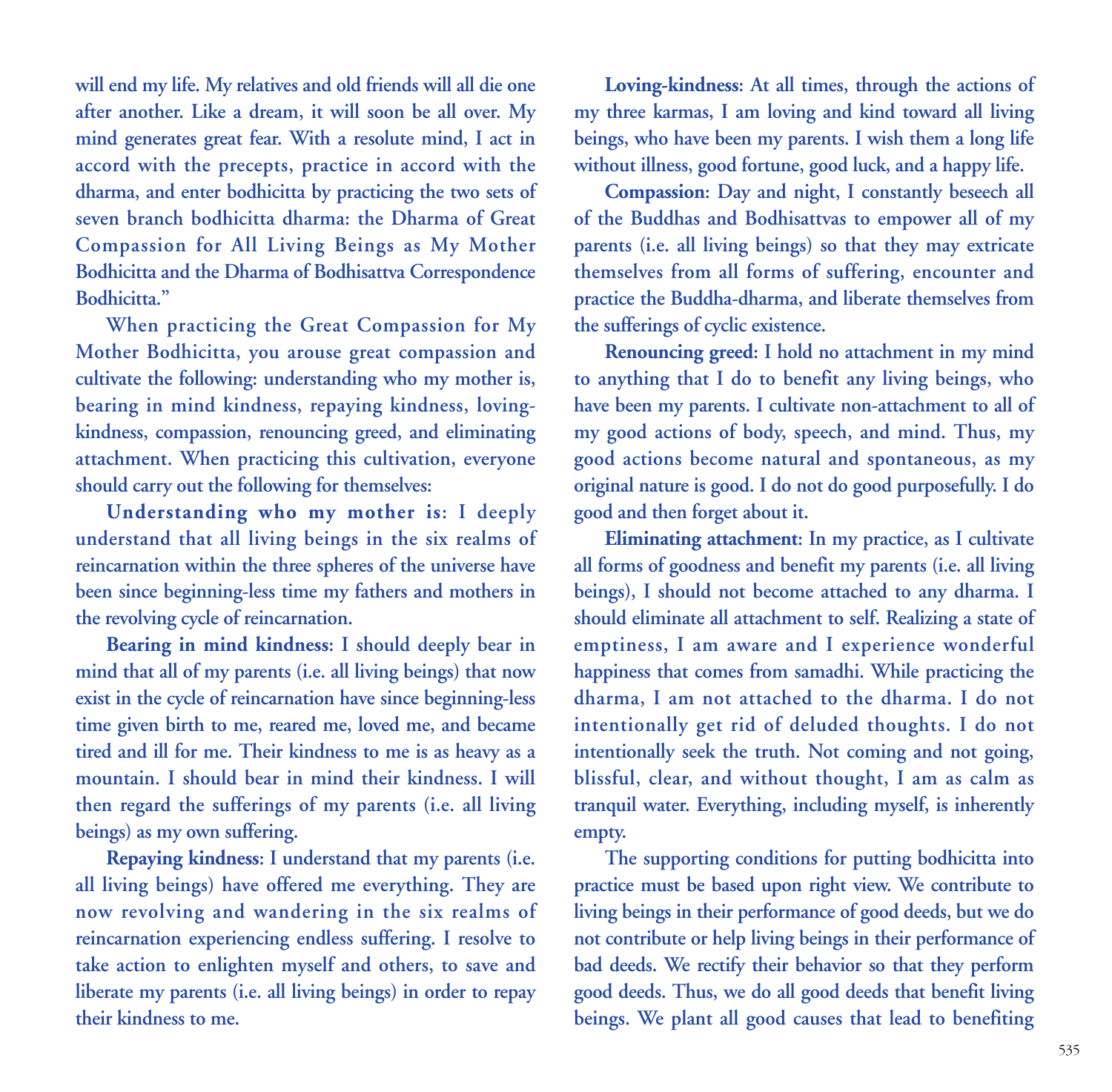**living beings. In that way, we carry out the seven branches of the Dharma of Bodhisattva Correspondence Bodhicitta. We help living beings in their performing good deeds and help increase their good causes. We help living beings reduce their accumulation of bad karma and help them stay far away from bad causes. The seven branches of the Dharma of Bodhisattva Correspondence Bodhicitta are as follows. The first branch is "self and others are equal" bodhicitta. The second branch is "exchange between self and others" bodhicitta. The third branch is "benefit others before self" bodhicitta. The fourth branch is "dedicating merit" bodhicitta. The fifth branch is "fearlessly protect the dharma" bodhicitta. The sixth branch is "effectively lead others to correct practice" bodhicitta. The seventh branch is "renouncing myself to help others build good karma" bodhicitta. When practicing this cultivation, everyone should carry out the following themselves:**

**Self and others are equal bodhicitta: When there is a conflict of interest between myself and others, I will rid myself of hatred, antipathy, greed, and arrogant, disparaging mentality. I must not emphasize benefiting myself. I should treat myself and others equally.**

**Exchange between self and others bodhicitta: I want to bear the sufferings of all living beings. I give to others all of my happiness and good luck so that they may leave suffering and obtain happiness.**

**Benefit others before self bodhicitta: When other living beings and I are suffering, I want others to extricate themselves from suffering before I do. When other living beings and I are happy, I want others to be happier than I am.**

**Dedicating merit bodhicitta: I dedicate to all living beings all of the merit and accomplishments from my cultivation in the hope that they will leave suffering and attain liberation.**

**Fearlessly protect the dharma bodhicitta: When any**

**evil spirits or demons harm the Buddha-dharma, lead living beings to break the precepts, and harm living beings resulting in the suffering of living beings, I will maintain right view, will not fear the evil powers of those demons, and will step forward to protect the Buddha-dharma and the wisdom whereby living beings will become liberated.**

**Effectively lead others to correct practice bodhicitta: Because living beings are burdened with the power of karma that has accumulated since beginning-less time, because they are ignorant and have created all kinds of negative karma, there will be times when they will not repent or change their ways despite my constructive exhortations. In such case, I will use powerful rectifying dharma methods to lead such people onto the path of true dharma and beneficial and good conduct.**

**Renouncing myself to help others build good karma bodhicitta: When the realization of other people is higher than mine or their ability to save living beings is better than mine, I will yield to other people so that living beings will be benefited more. At such time, without any hesitation, I yield to them. This furthers the great undertaking of goodness.** 

**Bodhicitta, as part of cultivation, is the source of accomplishment in the dharma and is very important. I will now give an example involving a rinpoche and a dharma master. This rinpoche cultivated himself for more than thirty years. He received more than one thousand esoteric dharma initiations. He mainly practiced the Great Perfection Dharma (Dzogchen) of the Nyingma sect. He was able to expound the Buddha-dharma of the** *Tripitaka* **very well. However, he did not have any real dharma powers. The other person, a dharma master, had been a monk for more than twenty years. He strictly abided by the precepts and rules of discipline. He was well versed in the sutras, the vinaya (precepts and rules of discipline), and the commentaries. He practiced important and great**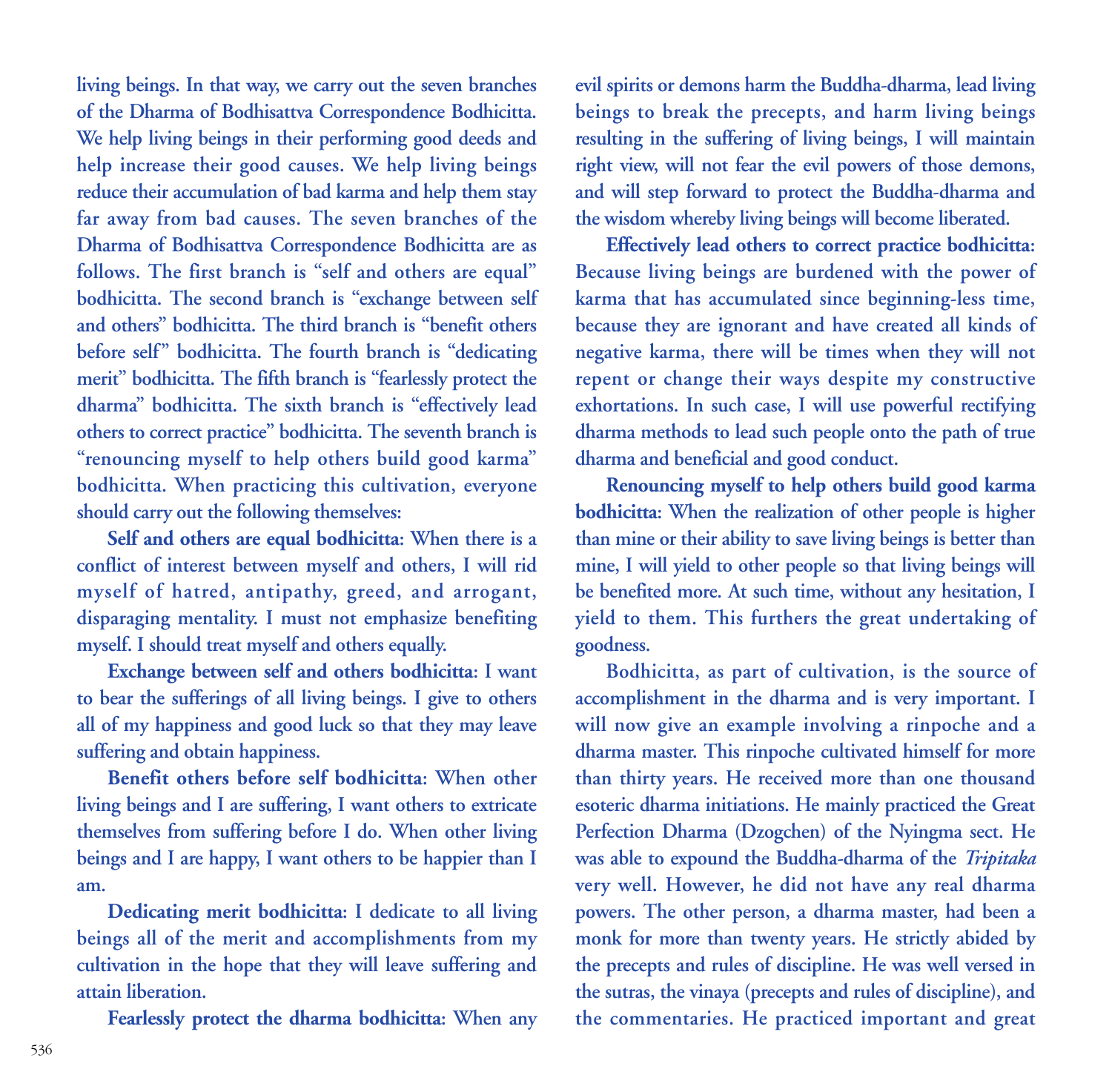**dharmas of the Tibetan esoteric school of Buddhism and was the abbot of a famous temple. Like the rinpoche, he was famous in expounding the dharma. However, he also was unable to manifest any actual realization.**

**I told them that no matter what great dharma of the esoteric school they may practice, it is all like building a tower on quicksand. Such a tower could not be built. I told them that even if they temporarily had some success in their practice, it would quickly vanish. I had them practice letting go of their own knowledge or habituated way of knowing because these are hindrances. I had them practice "What Is Cultivation?" After they practiced such dharma for about eight months, I had them add to their practice the Great Perfection (Dzogchen) and other dharmas. A miracle then happened. During a test of his progress, the rinpoche applied the Vajra Fist Powerful Thunder True Dharma Palm and manifested great powers. Actual realization was shown. However, the dharma master did not manifest any powers. He continued to practice this cultivation dharma. Under my careful pointing out of his shortcomings, he finally understood the importance of true cultivation and how true cultivation requires devoting time and energy on the actual carrying out of the three karmas. He finally understood that there is no room whatsoever for any slippage or compromise in this regard. He continued his practice for three months. In a test to measure his ability to manifest realization, his powers were thoroughly exhibited.** 

**Thus, whoever can cultivate in such manner and carry out his practice according to the dharma will be able to obtain the true Buddha-dharma. Naturally, he will develop wisdom. He will not become involved with empty theories regarding the Five Vidyas. Rather, he will manifest actual states of accomplishment in the true Five Vidyas. Such a person will realize "manifestation of wonderful existence (supernatural power)," attain the fruit of bodhi, and enter** **the stage of a Bodhisattva.** 

**The practitioners of all Buddhist sects should comply with these rules of cultivation and should practice bodhicitta. If you do not follow such dharma of cultivation in its proper order, then you will easily become confused and lose your way. Such dharma is the key to the methods of practicing cultivation.** 

**Learning the methods of practicing dharma is another matter. All beneficial effects derived from learning the dharma are based upon cultivation. When your practice is in strict conformity with the dharma, you will naturally realize virtue and will successfully reach the true state. If you do not have the correct rules concerning cultivation, the dharma that you learn will become dharma based on erroneous view or even the evil dharma of demons. If you are complying with the dharma of cultivation as stated in this discourse, the dharma that you have learned is good dharma, and you are engaged in practicing Buddhadharma. Cultivation also involves the ten good characteristics, the four limitless states of mind (the four immeasurables), the six paramitas (perfections), the four all-embracing Bodhisattva virtues (the four methods that Bodhisattvas employ to approach and save living beings), etc.** 

**Some disciples will think that they know all of the important dharma I expounded today on cultivation. They will therefore not carefully ponder and fully incorporate into their thinking the cultivation of which I spoke. Rather, the wish they harbor in their hearts is to learn a great dharma whereby they will become a Buddha in this very lifetime.** 

**Anyone with such a mentality has only superficial knowledge, has fallen into confusion, and has lost his way. Such a person will not learn the true Buddha-dharma. Even if he is practicing great dharma, such as the Great Perfection (Dzogchen) of the Nyingma sect, the Mind**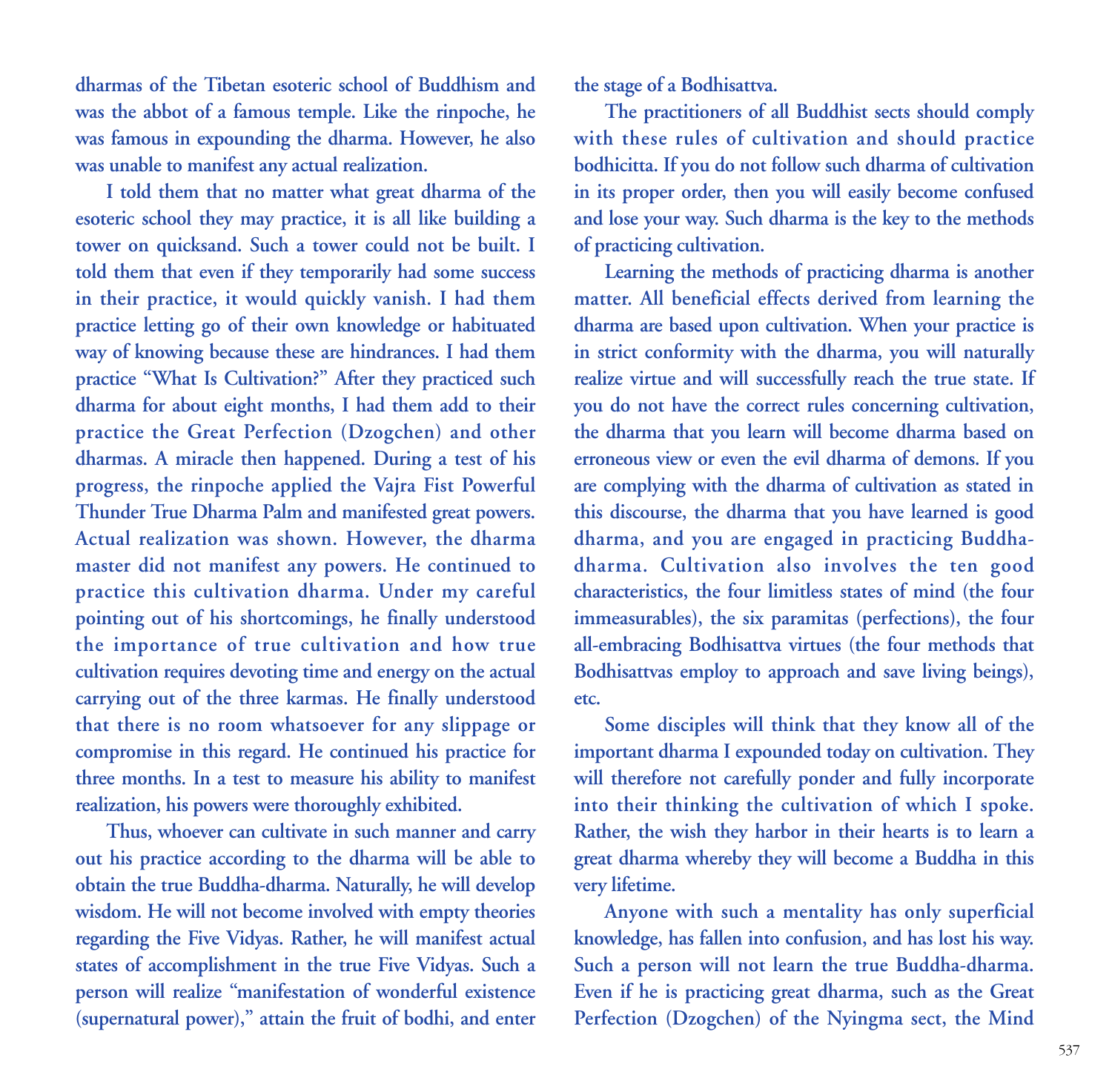**Within Mind of the Kagyu sect, the Great Perfection of Wonderful Wisdom of the Sakya sect, the Kalachakra Vajra of the Geluk sect, Zen meditation of the Zen sect of exoteric Buddhism, reciting a Buddha's name of the Pure Land sect, the dharma of the Consciousness-Only sect, or samatha and vipasyana of the hinayana school, he will not obtain any fruits from his practice and will not be able to transform his consciousness into wisdom. Thus, he will continue to go round and round in the state of an ordinary person. He will not be able to manifest any realization, the source of which is the wisdom of exoteric and esoteric Buddhism. He will not be able to exhibit any actual accomplishments in the Five Vidyas. He will only be able to manifest that which an ordinary person manifests. He may even be quite stupid such that he is only able to memorize theories in books and speak of empty theories, totally incapable of putting those theories into actual practice. Such a person cannot actually do anything. Even if he can do a few things, he cannot exceed those people in the world who are experts in those few things.** 

**Think about it. Does such a person embody the Buddha-dharma? Is the wisdom derived from the Buddhadharma so inferior? How can one who has not yet developed holy wisdom and still has the consciousness of an ordinary person possess the true dharma to enlighten himself and others? However, if you enter the practice of the dharma according to these rules of cultivation, then you can receive the true Buddha-dharma, can become truly proficient in exoteric and esoteric Buddhism, and can manifest accomplishments in the Five Vidyas. We should therefore understand that cultivation is the foundation for learning dharma, the cause of liberation, and the source of realizing the state of holiness.** 

**Today I spoke briefly on the subject of what cultivation is. I expounded the subject of the correct practice of bodhicitta, which is part of cultivation. I did**

**not speak of other dharma. There is so much more to teach. However, if I casually discussed those other teachings in this book, it would not be in accord with the rules of discipline and could easily create the negative karma of disrespect. Thus, I hope that all of you who learn Buddhism will deeply immerse yourselves in the** *Tripitaka* **and esoteric scriptures or will listen to my recorded discourses on the dharma. If you attentively listen to those discourses on the dharma with all your heart, within ten days you can attain a certain degree of joy or the wonderful joy of great enlightenment. If the causes and conditions mature, you will experience beneficial effects for your entire life or even attain great accomplishment, liberation, and Buddhahood.** 

**Now that you have learned this dharma of cultivation, do you want to practice it? Anyone who engages in true cultivation can become accomplished in the dharma and attain liberation from the cycle of birth and death. Thus, we must clearly understand something. Although you have read "What is Cultivation" and although you have read the eight fundamentals of cultivation and two sets of seven branches based upon right view, that is called "reading words relating to practice." That is not cultivation. If you understand the principles relating to cultivation, that is called "understanding the theories of practice." This is also not cultivation. If you begin to implement this dharma of cultivation according to its content, that is also not cultivation. That is called "entering the process of cultivation." If you have done your utmost to apply great compassion in accordance with this dharma of cultivation, that is called "coarse cultivation." It is not true and correct cultivation. If you do not need to do your utmost to apply great compassion, if you naturally, effortlessly and perfectly carry out the eight fundamentals of cultivation and two sets of seven branches according to the dharma, that is called "cultivation."**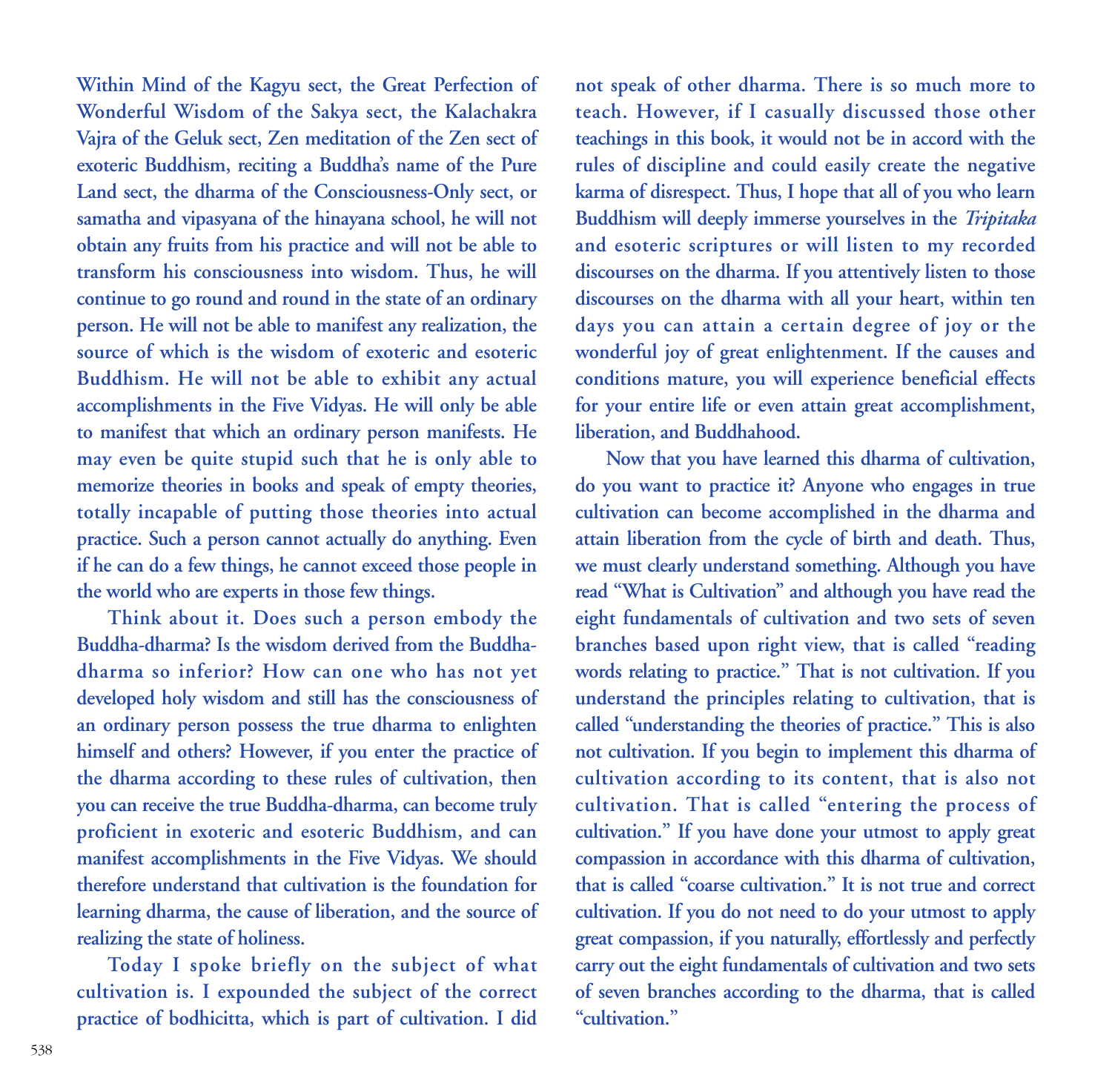**Why is it that doing your utmost in cultivation is not called "cultivation" but rather is called "coarse cultivation"? It is because since beginning-less time, the power of karma and the hindrances of ignorance have obstructed practitioners. Hence, they cannot let go of greed (selfish desire), hatred (anger or antipathy), and ignorance (delusion). They cannot let go of their attachment to self. This produces the hindrances that are based on the defilements (afflictions). This also produces the hindrances that emanate from their own knowledge or habituated way of knowing. These karmic hindrances devour all of the right mindfulness (right thought) of these practitioners. As a result, the process of implementing each of these rules of cultivation is difficult for these practitioners. Precisely because of this difficulty, they choose the method of using their utmost effort to practice cultivation. Using one's utmost efforts in this manner is like a pebble that is coarse on the inside and out rather than a shining precious stone that has been carved and polished. Practicing part of the eight fundamentals of cultivation and the two sets of seven branches and not practicing the remaining parts is also not called true cultivation. That is why it is called "coarse cultivation" or "incomplete cultivation."**

**Thoroughly understanding the rules of cultivation, not forcefully implementing them, and naturally carrying out the eight fundamentals of cultivation and two sets of seven branches according to the dharma is true cultivation that is without attachment to self and that has overcome the hindrances. This is the path of bodhi. Thus, every day practitioners should introspect upon Great Compassion for All Living Beings as My Mother Bodhicitta and Bodhisattva Correspondence Bodhicitta. They should reflect upon those two sets of seven branches, asking themselves whether they have practiced them according to the dharma. If you were unable to practice these rules according to the dharma contained in this discourse, it** **shows that you have entered the state of "coarse cultivation." If you did not fully implement these rules, then your cultivation is incomplete cultivation. You will not become accomplished in the dharma and liberated from the cycle of reincarnation through such incomplete cultivation. Even if you have some minor accomplishments, it will be impossible for you to attain great fortune and wisdom, supernatural powers, and realization in the Five Vidyas.**

**If you introspect every day upon these two sets of seven branches, are not forceful in implementing them, are greatly compassionate, follow goodness in a natural way, and carry out the two sets of seven branches naturally and according to the dharma, that would be true cultivation and complete practice. You will thereby easily be able to attain liberation, become a holy being, and obtain good fortune and wisdom. You will accordingly have realization in the Five Vidyas. You will certainly reach the stage of a Bodhisattva. Thus, you should understand that "reading words relating to practice," "understanding the theories of practice," "entering the process of cultivation," and "incomplete cultivation" is easy. To practice the two sets of seven branches perfectly and without attachment is difficult. Actually, when you let go of attachment to self, you immediately enter correct and true cultivation. How could this be difficult? Everyone can do that!**

**When you do your daily introspection, besides using thoughts to contemplate and visualize, it is more important that you must use as objects of introspection fellow disciples with whom you are familiar, people with whom you get along, people who are not good to you, negative karmic conditions, any conditions or people that make you unhappy, or people you find hard to get along with, to whom who do not speak, or who do not speak to you. You must use them as objects of your practice, asking yourself, "Today did I act in accordance with the two sets**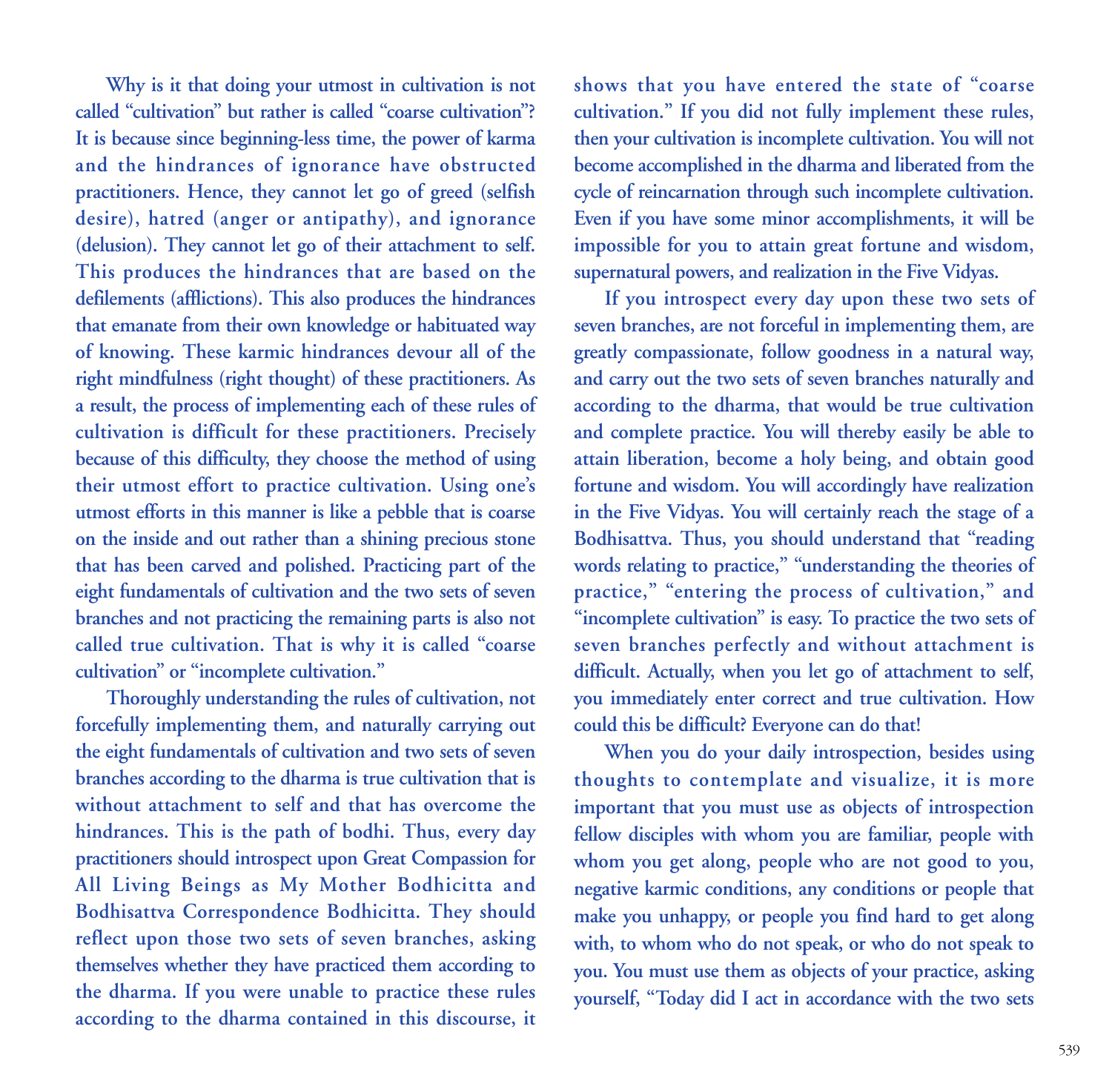**of seven branches and on my own initiative show goodwill to these people? When I approached that person on my own initiative and he attacked me with abusive words, did I forbear those insults with patience and continue to approach him in order to show goodwill?" You must not bear any grudge due to abusive words, abusive conduct, and insults. If, every day, you practice your bodhicitta without relenting, carry out the two sets of seven branches through your three karmas of physical action, speech, and thoughts, actually cultivate yourself according to the dharma in a real and concrete way, and realize "the thing itself is empty," then it will be very easy for you to learn the supreme Buddha-dharma. In such case, bodhicitta and the stage of a Bodhisattva will naturally be yours. That is cultivation.**

**I have finished expounding the dharma of cultivation that benefits living beings. However, there is a certain type of matter harmful to living beings that occurs all the time. I am referring to the matter of using my name to harm the interests of living beings. I would now like to call attention again to a problem that is especially important and that everyone should take seriously.**

**In this world, there currently are some dharma kings, venerable ones, rinpoches, dharma teachers, and even laypersons who claim that they are my trusted followers. They may claim to represent me in handling a certain matter. They may claim to convey a certain message from me. Or, they may claim that what they say are my own words. Actually, I have disciples in exoteric and esoteric Buddhism and in each of the main sects. No matter what the status of any greatly virtuous person making such a claim may be, nobody can represent me. This applies to even very small matters!** 

**Only when a person has a special-purpose document that I gave him or her clearly indicating he or she represents me in handling a certain matter, that document contains my signature and fingerprint, and that document is accompanied by a corresponding sound recording or videotape can he or she represent me in handling the matter specified in that document. Otherwise, no matter how high the status of a dharma king, venerable one, rinpoche, or dharma teacher may be, his or her views, discourses, and explanations of dharma do not represent my views and do not serve as the standard of correct understanding and correct views. I know that my own oral discourses and writings are the true dharma without any bias. That is because my oral discourses and writings truly benefit and liberate living beings. Furthermore, nobody may use any method to make additions, deletions, or revisions to my writings or discourses on the dharma given orally. Anyone who violates what is stated above is certainly one with wrong views or one who has fallen into demonic ways, no matter how high the status of that person is.**

**Thus, the only time someone can represent me is when everyone personally sees a document containing my fingerprint and there is accompanying proof in the form of an integral sound recording or videotape that corresponds to the document and in which I personally speak. Otherwise, no matter who the Buddhist disciple may be, including those disciples of holy virtue who have been at my side for a long period of time, everything that they think, do, say, or write is their own conduct and absolutely does not represent me!**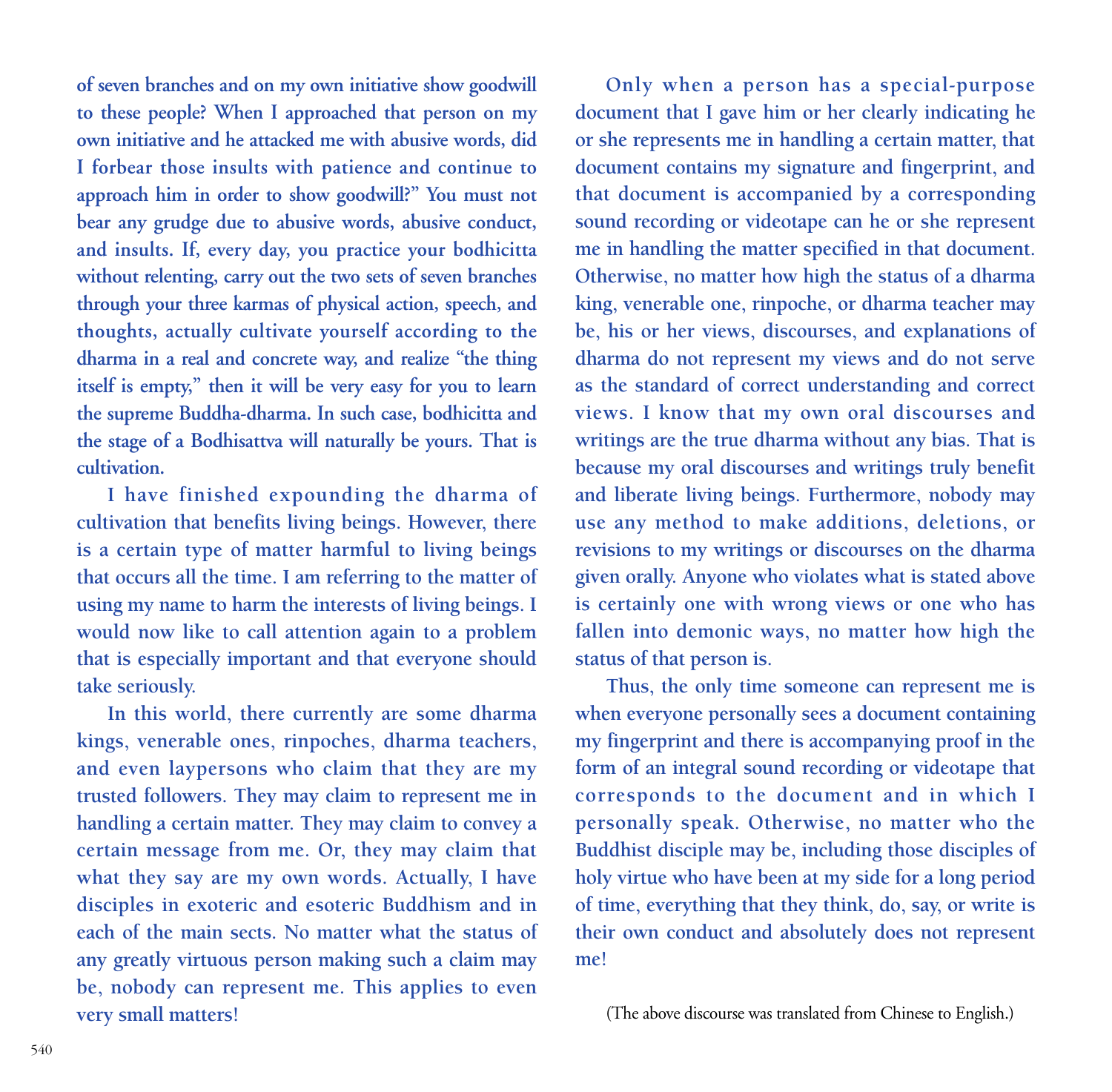## 三世多杰羌佛傳的修行法

頂聖如來多杰羌佛第三世雲高益西諾布為仁波且等弟子的開示: 什麼叫修行?

今天你這個仁波且爲大衆請法「什麼叫修行?」這是非 常基礎的第一課,但也是許多修行人乃至長年修行者沒有學 懂而迷離顚倒的大事。人身難得,暇滿人身寶更難得,故而 今天我當爲大家講「什麼叫修行」之法。

學佛的實質,要落實在修行上,因此我們首先必須明白 什麼叫修行。修行,即是修善惡二所緣業之增益與離避。也 就是增益善緣,種善因,結善果;離避惡所緣,離惡因,避 惡果。但修行二字頗爲廣義, 首先認識到底修什麼行?因此 要有所依對緣。無所依緣,則易成外道之修行。比如,魔教 修行,就修成佛行。所以必須要有 所依緣,有所楷模應照而依止。又如,只知去惡揚善,克己 和人,這是其他宗教都會做的事,這也就是不明宗旨無所依 的修行,不屬於正宗佛教行持。因此我們的修行,所依綠之 對象則是佛陀。依照佛陀的完美覺位作爲我們所修之相應楷 模,以我們的身口意三業學佛陀的一切,使一切不淨惑業緣 起惡行遠離不得沾邊,只令其時時離避遠惡,不使其有所近 沾三業增加惡因。而一切緣起善業都要行持,哪怕就是一善 念,只能增益,不可損減。日日增加善緣、善因、善業,簡 言之即是時時離惡積善。爲什麼說惡所緣業只能用遠離,不 可說是滅除呢?因為佛諦中,因果不昧。因果是滅除不了 的,說滅除是斷見,故所以只能善業築壁,猶如築一道擋十 墙, 起到隔開的作用。由是學佛, 修佛之行, 最終成佛方可

徹底解脫輪迴的因果縛業,此時因果照樣存在,但對佛無 沾。正如佛陀見到地獄刀山火海,地獄刀山火海依然存在, 應報衆生痛苦不堪,當佛陀為代衆生受苦而自身頓然躍入 時,此刀山火海當下化爲蓮池甘露,成爲殊勝的境象,一切 惡所緣境在佛陀身上轉爲善業的顯現,不但無苦,反顯大 樂。

修行就是出離輪迴,解脫諸苦而成聖,直至成佛。要出 離輪迴,因此就要建立出離心、堅信心、不動願心、精進 心、大乘菩提心。而所有一切心的依止境,皆建立在正見 上,如沒有正見,一切心均會顚倒、混亂。換言之,沒有正 見是修而無有受用的。比如要先修菩提心,是無法修起來 的,會成為空幻菩提,虛妄之心。因為菩提心首先建立在出 離心上,也就是一個人要有真正解脫成就出離輪迴諸苦的 心,他要深知輪迴苦不堪言,不但自苦,而且六道衆生如父 如母均在無常苦痛中,知苦、欲脫於苦,他才會眞修行,才 會發出自利利他之菩薩行,菩提心方可誕生。但是如果首先 從出離心開始修,又是錯誤的,是不合次第之修,會修成空 言出離,妄惑自迷心,這樣也是很難修起,建立不了出離心 實相的。所以要有真正的出離心, 必須要第一步首先了明無 常境,第二步要有堅信心,堅信輪迴無常的苦,有了堅信心 才會恐懼無常苦,才會修成無常心,有了無常心,出離心就 會日益增進,自然出離心就會生起實相。如果衆生不了解萬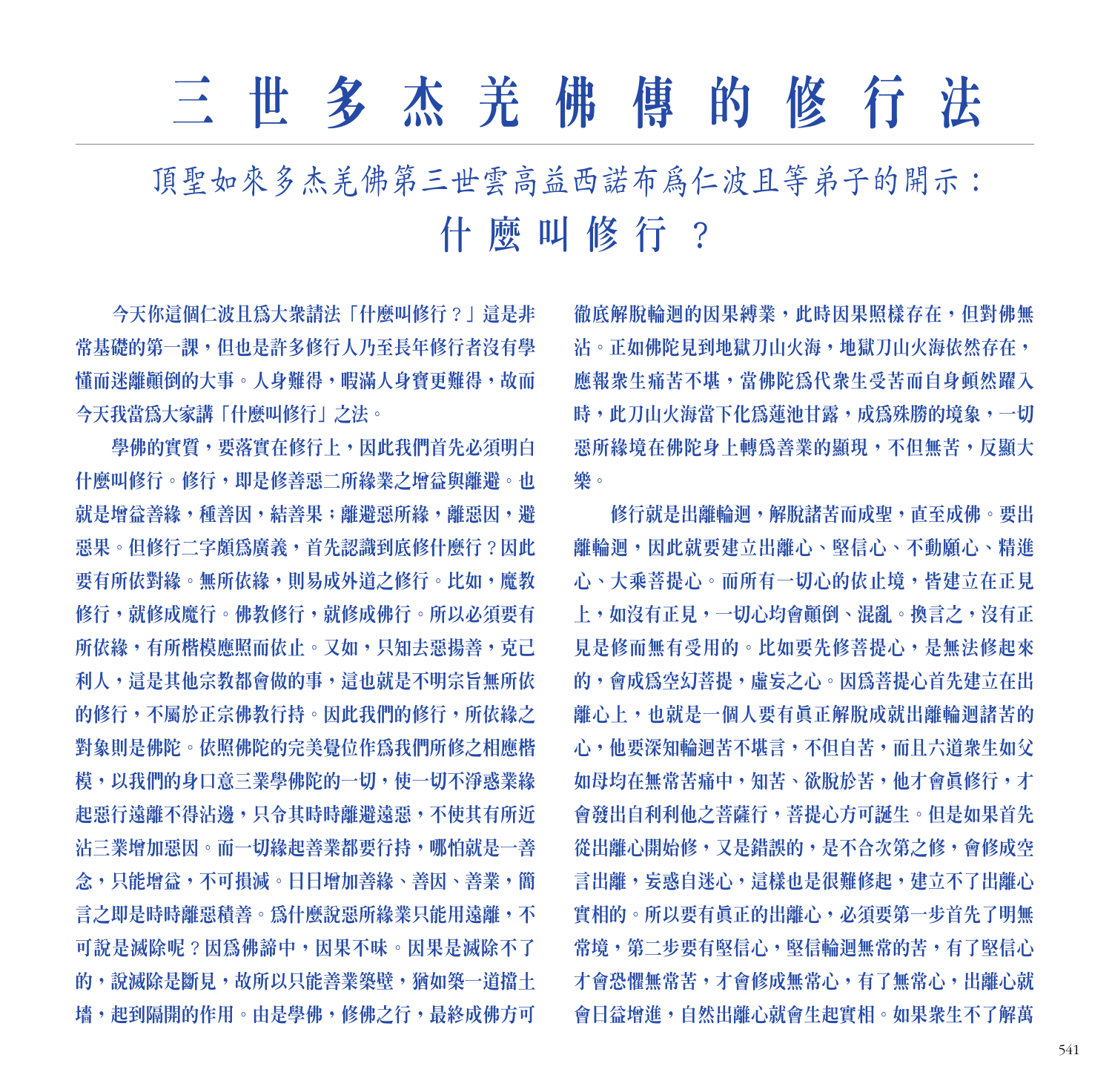法皆無常、輪迴無常的痛苦,就建立不起一顆堅定的心去出 離輪迴的念頭,沒有出離輪迴的想法,根本就不會去修行, 不想學佛,不學佛的人,本來不想出離,怎麼還會有出離心 呢?所以不能先修出離心。因此,第一步,沒有無常心,就 無法步入佛門。就是皈依了佛門,也無法深入正確修行。

要知道什麼是修行,就要明白學佛修行的八基正見。

第一基是無常心,第二基是堅信心,第三基是出離心, 第四基是實願心,第五基是精進心,第六基是戒律,第七基 是禪定,第八基是菩提心。認此八法爲基而修行正見即是正 知佛法的指南。這八基正見是修行人不可缺少不可錯亂的次 第。凡是無常心所攝化受用的,就是修行的因;凡是堅信心 所攝化受用的,就是不變的因;凡是出離心所攝化受用的, 就是解脫的因;凡是實願心所攝化受用的,就是行動的因; 凡是精進心所攝化受用的, 就是進取的因; 凡是戒律所攝化 受用的,就是正法的因;凡是襌定所攝化受用的,就是智慧 的因;凡是菩提心所攝化受用的,就是菩薩的因。八基是修 行解脫成就的根本,如果根不正,就會本則亂。所以修行的 根本是不可亂的,因此修行的八基必須依於正見作為宗標, 也就是以正知正見來引導八基的次第和正確發展修行,這就 叫做修行。在修行中要時時落實菩提心的修持,因爲菩提心 是成道之根本。

佛陀說法,菩提心的眞實之義是必然成道之因。凡行菩 提道者,終結菩提之果。菩提心是廣義全攝一切大乘法之大 悲渡生覺成菩薩地因。但由於衆生福報使然,佛法經代代相 傳,遺漏法義。尤爲至今末法時期,三界業海波濤洶湧,衆 生如盲龜更難以項穿蕩動海流之木軛如牛鼻之孔,故而要得 完美佛法難中之難。因此菩提縮水,所以由廣義逐漸縮成了 狹義之菩提心法。菩提心分兩種,勝義菩提心和世俗菩提 心,世俗菩提心又粗分願菩提心和行菩提心。於願、行二菩

提心之修持,又分情器四大和自身六大以及呼吸、耳根、眼 根等內外壇城和儀軌誦文諸多修法。無論世俗還是勝義菩提 心,而歸於七支菩提份才是最上妙完美的菩提心。本來菩提 心是三界六道衆生個個有權修施的,但今大都衆生法緣不 俱,故已執持化整爲零縮水之菩提心修法。因此往往誤會成 覺悟之心方可修之,或曰以菩提心爲實相成就之境。當然, 這也是存在的一部分,但卻遺漏了非覺悟之心的衆生而修菩 提心之法。更重要的是, 菩提心並非覺悟和非覺悟的心, 而 是學佛的三界六道衆生及法界諸聖生發的大悲願力,是以大 悲心所實施的利益衆生成佛菩薩的實際行為,是覺悟和非覺 悟,聖凡兩界的勝義愛心。對覺悟者而言,即是以自覺之證 德證境正行正法弘法教化衆生,覺悟有情成佛道。對未覺悟 者而言,即是以大悲之心發顧衆生與我等皆共成就得解脫, 幫助他人走入如來正法之道,願其成菩薩成佛。菩提心之 法,對他而言是利他成就之德,由於利他之故而自獲德量, 故對自己而言即成增益菩薩之因。菩提心之業相,是大悲體 現之三業之實際行持。凡真修行者,無論凡聖,均有權發菩 提心,也應該發菩提心。因爲它不是聖人獨有的覺悟之心, 而是大悲之行爲,願自他覺悟的因種。菩提心之所攝並不只 含十善、四無量、六波羅密、四攝,而菩提心所緣三藏密典 及一切口耳心傳諸法,建立合法利衆渡生的大悲行舉。故知 菩提心是廣義所緣諦相,對佛陀而言是三身四智,當體無上 正覺菩提心;對菩薩而言是大悲弘法利生渡有情;對證悟者 而言,是離絕諸相戲論,當體本來面目,即空妙有之諸法實 相;對凡夫而言,是慈悲助益他人願其學佛解脫。

發菩提心,首先必須要有無常觀,對自我與衆生輪迴之 無常流轉痛苦,生起覺觀無常境心,即發出離顧,由是則建 立出離心,我出離,衆生六道父母也出離,輪迴苦海難熬痛 不欲生,為是願觀而生強烈恐懼所逼,時時欲求當下解脫,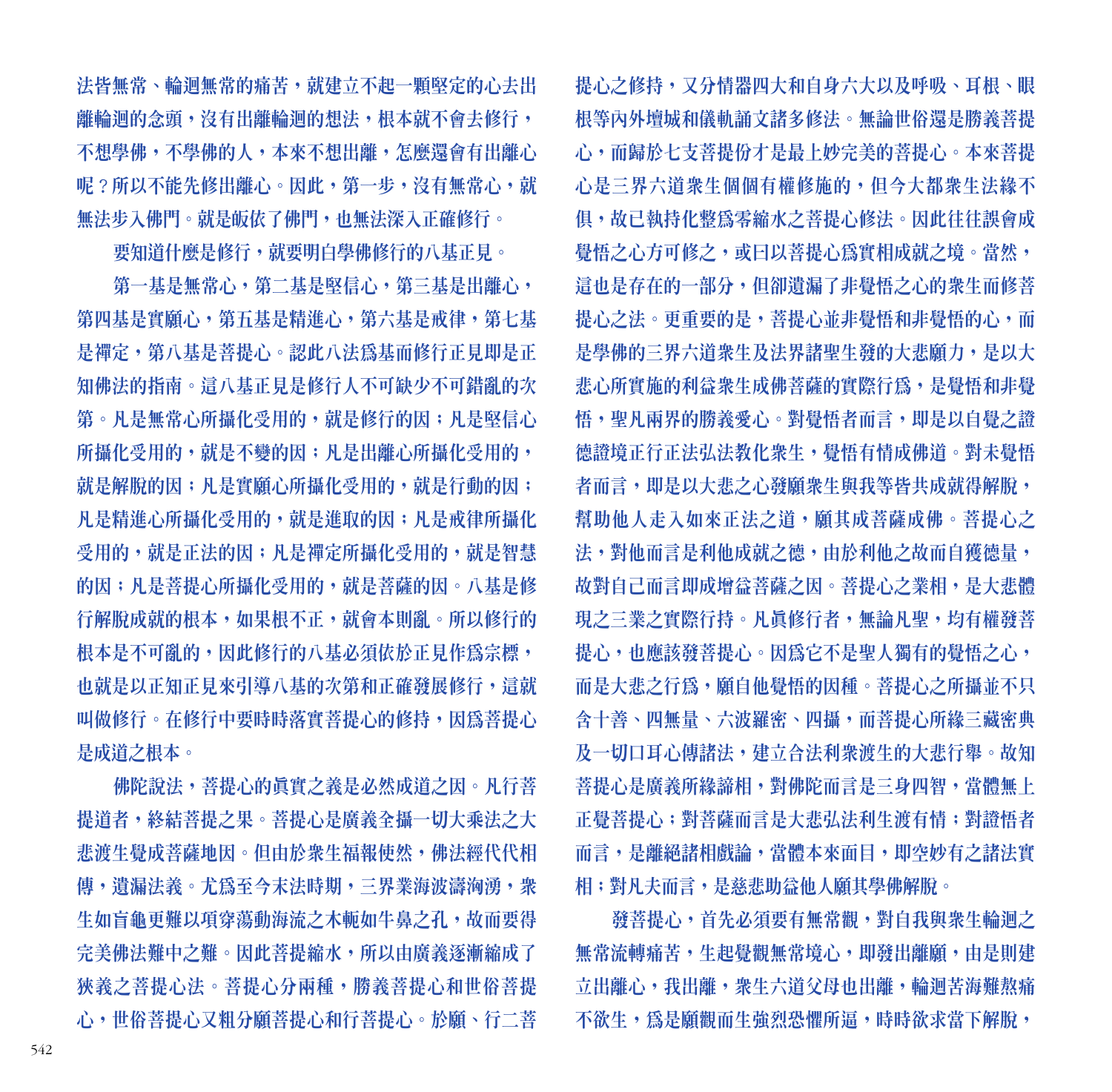佃明了其菩薩之行,方可快捷了生脫死,於是自我願作因地 菩薩,欲求快速自覺覺他,則自然生大悲之心,由此菩提籽 發。菩提心所發是建立在大悲心上的,故佛義云:「大悲之 水澆灌菩提籽發,則樹茂果豐耶。」是此,菩提心自然建 立。菩提心是成大乘菩薩之因,由菩提心之果,可得清純正 見,依此正見,當深入空性眞如,空性之修,於此則化世俗 菩提心為三輪體空,即轉萬有爲勝義菩提心也,有了菩提 心,即修菩提行,成菩薩地。

修菩提心必須付諸於實踐,而不只是背誦行文儀軌、以 空洞的發心和觀想叫做修菩提心。修菩提心,重在實施於深 思我的身體無常,刹那變異,邁向衰老死亡。以十年觀察, 四十年觀察,七十年觀察,於中對比相貌、皮膚老度變異, 快捷進入生老病死,長怲輾轉受苦於輪迴,又觀由一少小兒 時天真之歡,乳氣活鮮,然何今無童相,臉老皮老,力氣衰 竭,時時多病,少小已無,無常將斃我命,親人老友,悉皆 分段而死,猶如一夢,快將做完,心生大懼,則決心堅定, 依戒而行,依法而修,入菩提心修雙運七支菩提心法:大悲 我母菩提心和菩薩應照菩提心。於大悲我母菩提心修法中發 大悲之心,修知母、念恩、報恩、慈愛、慈悲、捨貪、斷 執。

知母:了徹三界六道衆生無始以來於輪迴轉折中皆我父母。

- 念恩:應深深憶持一切無始過去、現在於輪迴之父母,皆曾 生育養育體愛於我,為我而勞累病苦,恩重如山,念 其恩德,故思其父母之苦皆我之苦。
- 報恩:知父母爲我而奉獻一切,現在他們於六道輪迴中轉折 流離,受苦無盡,我此發心,施之於行,自覺覺他, 渡脫父母,以爲報恩。
- 慈愛:每時每刻,從於三業之行所生發,慈愛一切衆生、父 母,長壽無病富貴吉祥,終生喜樂。

蒸悲:於三時中,顧請諸佛菩薩加持一切父母脫離諸苦,得 遇佛法修持,脫離輪迴解脫諸苦。

捨會:所做一切利益衆生父母之事,無掛於心,養成三業無 著善行,故成天然自行,本質爲善,並非刻意所爲行 善善,做了即忘了。

斷執:於行持中,所修諸善,利益父母,一切法義應無所 住,斷掉我執,空明覺相輕安,於修法中不執於法, 不除妄念,不求於眞,不來不去,樂明無念,平如靜 水,當體即空。

實施菩提心的助緣, 必須建立在正見觀照下, 對衆生所 行事業於善因中施與的而非他造不淨業的緣起所需增長施與 的,故知凡善因緣起有利衆生者,必須實施七支菩薩應照菩 提心法, 對善綠起當施與他助益善業, 助益善因, 對惡綠起 當施與他損減惡業,遠離惡因。菩薩應照菩提心法七支爲: 一支,自他平等菩提心;二支,自他交換菩提心;三支,自 他輕重菩提心;四支,功德回向菩提心;五支,無畏護法菩 提心;六支,強導正修菩提心;七支,捨我助他菩提心。 自他平等菩提心:兩相利益對逢時,斷除瞋恨之貪瞋、漫謗 之心,不可利己爲重,應自他平等對待。

- 自他交換菩提心:一切衆生的痛苦,願我一人來承擔,我的 一切快樂吉祥都給予他,讓他離苦得樂。
- 自他輕重菩提心:我與衆生均苦時,應先願他人解脫苦,我 與衆生均樂時,應先願他人多我樂。
- 功德回向菩提心:我於一切所修行,一切功德成就等,全部 回向諸有情,願衆離苦得解脫。
- 無畏護法菩提心:一切妖孽惡魔施以破壞佛法,導致破戒殘 害衆生讓其痛苦時,我將持以正見,不懼 魔之惡力而挺身保護佛法,維護衆生慧 命。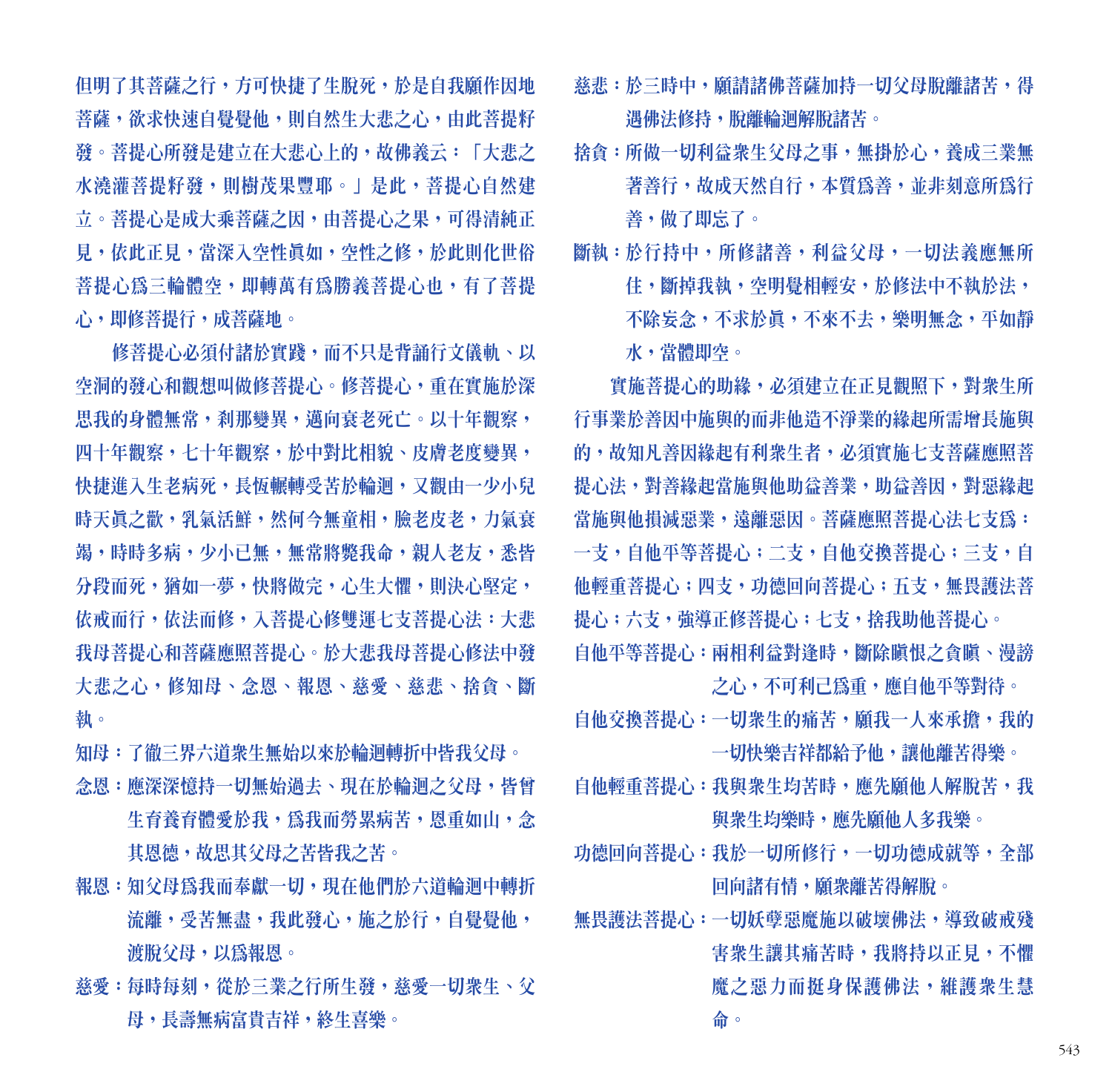強導正修菩提心:他由於無始業力纏身,愚癡不明,造諸惡 業,而到了善勸不得悔改時,由此,我將 施以強有力的善化法門引導他,入其正法 善行之路。

捨我助他菩提心:他之成就將勝於我,渡生緣起勝於我,但 於利益衆生中,能捨我助他更能利益大 衆,此時,毫不考慮,當捨我助他,助成 衆善大業。

修行中的菩提心,是成就之本源,非常重要。此舉一位 仁波且和一位法師的事例。仁波且修了三十多年行,受過上 千個密法灌頂,以寧瑪大圓滿法爲主修,佛法經律論也講得 很好,但是就是沒有實際功夫。另一位大法師出家二十餘 年,戒律嚴謹,經律論通達,兼修西密密乘重要大法,是一 著名寺廟的住持,也是講經說法之名師,但也沒有實際證量 展顯。我告知他們:無論你等修什麼密乘大法,都是浮土築 高樓,建立不了大廈的,就算一時修起,當下即會垮塌。我 讓他們放下一切修行所知障礙,專修「什麼叫修行」,修了大 概八個月,我再讓他們合修大圓滿等法義,結果奇蹟發生 了,仁波且在測試中,以金剛拳五雷正法掌的功夫,顯示了 巨大威力,實際證量出現了,但法師卻沒有展現出力量。法 師又繼續加修我開示的這一堂修行的法,在我細心的教化 下,他終於明了真修實修的重要性必須實際於三業上下功 夫,一點折扣也不能打,他又多加了三個月的修持,結果在 證量展顯測試中,他的威力徹底體現了。因此,凡是能依此 修行,如法實施而行持,即可獲得眞正的佛法,自然開敷大 智,離說空論五明之不實,體顯眞正五明之實境,證妙有之 道量,修成菩提道果,達菩薩之地。

這修行的規則和菩提心的實施是佛教各宗各派都應該要 遵循的,如果不依於此一次第法則步入,則易成顚倒迷行,

此爲修行之要領。至於學法,則是另外一事,但是學法的一 切受用,皆建立在修行上,有了嚴格合法的行持,自然法入 證德,圓成證境。如果沒有修行的正確法則,學法則成邪見 之法,乃至妖魔之惡法。依於修行之法,方爲善法,佛法之 修行。在修行中還涉獵十善、四無量、六度、四攝等。今天 所講的修行法要,有的佛弟子會認爲,這些我都知道明白 的,因此就不會細推體解我講的修行了。而他心中的願望是 一心學到大法即身成佛。凡有此觀點的人,已經是一知半 解,落入顚倒迷行之中,是學不到真正佛法的,哪怕他已修 大法紅教大圓滿、白教心中心、花教大圓勝慧或黃教時輪金 剛、顯教中的禪宗參禪、淨土念佛、唯識法相、小乘止觀 等,都是得不到受用,不能轉識成智,所以照常在凡夫境界 中打轉,是體顯不了顯密智海中的表相、實際五明展顯的, 而只能體現普通人的表現,甚至於笨笨的,除了把書本上的 理論背下來虛談空論之外,落實到實際上,自己什麼能力也 沒有,什麼也不會做,就是能做那麼幾項,對比之下,也超 不過世間上的專家們,這能說是佛法的體現嗎?大家想一 想,佛法的智慧就這麼差嗎?凡夫之識,未開聖智,又怎能 談得上執持有正法自覺譽他呢?但是,依照修行入法,就能 得到真正的佛法,就能真正顯密俱通,體顯五明。故所以我 們應知修行是一切學法之基,解脫之因,證聖之源。

今淺講什麼叫修行,即修行中的菩提心正修,不涉別 法。要講的太多,但由於在此書輕談不合律法,易造不恭之 業,故望善信,深入三藏密典或專聞我開示之法音,只需十 日之內一心認眞聞法,即可達到分段喜樂,或大悟勝喜,緣 起成熟不但終生受用乃至獲大成就解脫直至菩提。

你們現在學了修行一法,你顧修行嗎?只要是修行,個 個皆能成就解脫,因此我們必須要弄清楚,雖然看了「什麼 叫修行」,而且八基雙七支依於正見都看了,但是那叫做看行